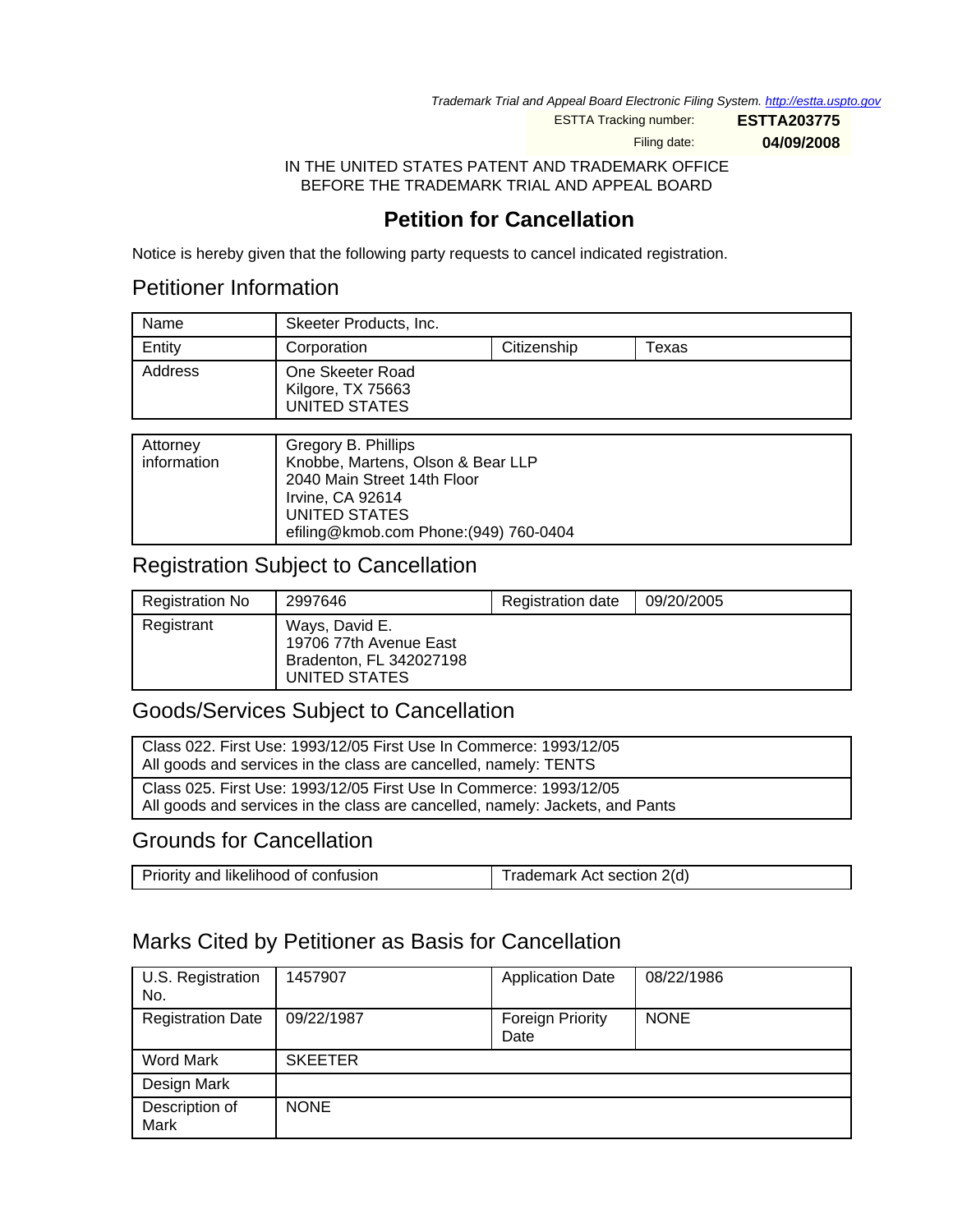| Goods/Services | Class 003. First use: First Use: 1984/11/23 First Use In Commerce: 1984/11/23 |
|----------------|-------------------------------------------------------------------------------|
|                | <b>BOAT POLISH AND CLEANER</b>                                                |
|                | Class 006. First use: First Use: 1985/01/17 First Use In Commerce: 1985/01/17 |
|                | <b>METAL KEY CHAINS</b>                                                       |
|                | Class 012. First use: First Use: 1961/01/05 First Use In Commerce: 1961/01/05 |
|                | <b>BASS BOATS</b>                                                             |
|                | Class 018. First use: First Use: 1985/05/23 First Use In Commerce: 1985/05/23 |
|                | <b>TOTE BAGS</b>                                                              |
|                | Class 021, First use: First Use: 1984/10/08 First Use In Commerce: 1984/10/08 |
|                | [ PORTABLE ICE CHESTS FOR FOOD AND BEVERAGES ]                                |
|                | Class 025. First use: First Use: 1977/02/01 First Use In Commerce: 1977/02/01 |
|                | JACKETS, WINDBREAKERS, SWEATERS, CAPS [, SCARVES ]                            |
|                |                                                                               |

| U.S. Registration<br>No. | 758037                                                                                                                      | <b>Application Date</b>  | 12/04/1962  |
|--------------------------|-----------------------------------------------------------------------------------------------------------------------------|--------------------------|-------------|
| <b>Registration Date</b> | 10/08/1963                                                                                                                  | Foreign Priority<br>Date | <b>NONE</b> |
| Word Mark                | <b>SKEETER</b>                                                                                                              |                          |             |
| Design Mark              |                                                                                                                             |                          |             |
| Description of<br>Mark   | <b>NONE</b>                                                                                                                 |                          |             |
| Goods/Services           | Class U019 (International Class 012). First use: First Use: 1960/12/30 First Use<br>In Commerce: 1961/01/05<br><b>Boats</b> |                          |             |

|  | Attachments | 72158484#TMSN.gif ( 1 page ) ( bytes )<br>SKEET 046CN.pdf (6 pages) (224874 bytes) |
|--|-------------|------------------------------------------------------------------------------------|
|--|-------------|------------------------------------------------------------------------------------|

# **Certificate of Service**

The undersigned hereby certifies that a copy of this paper has been served upon all parties, at their address record by First Class Mail on this date.

| Signature | /gregory phillips/  |
|-----------|---------------------|
| Name      | Gregory B. Phillips |
| Date      | 04/09/2008          |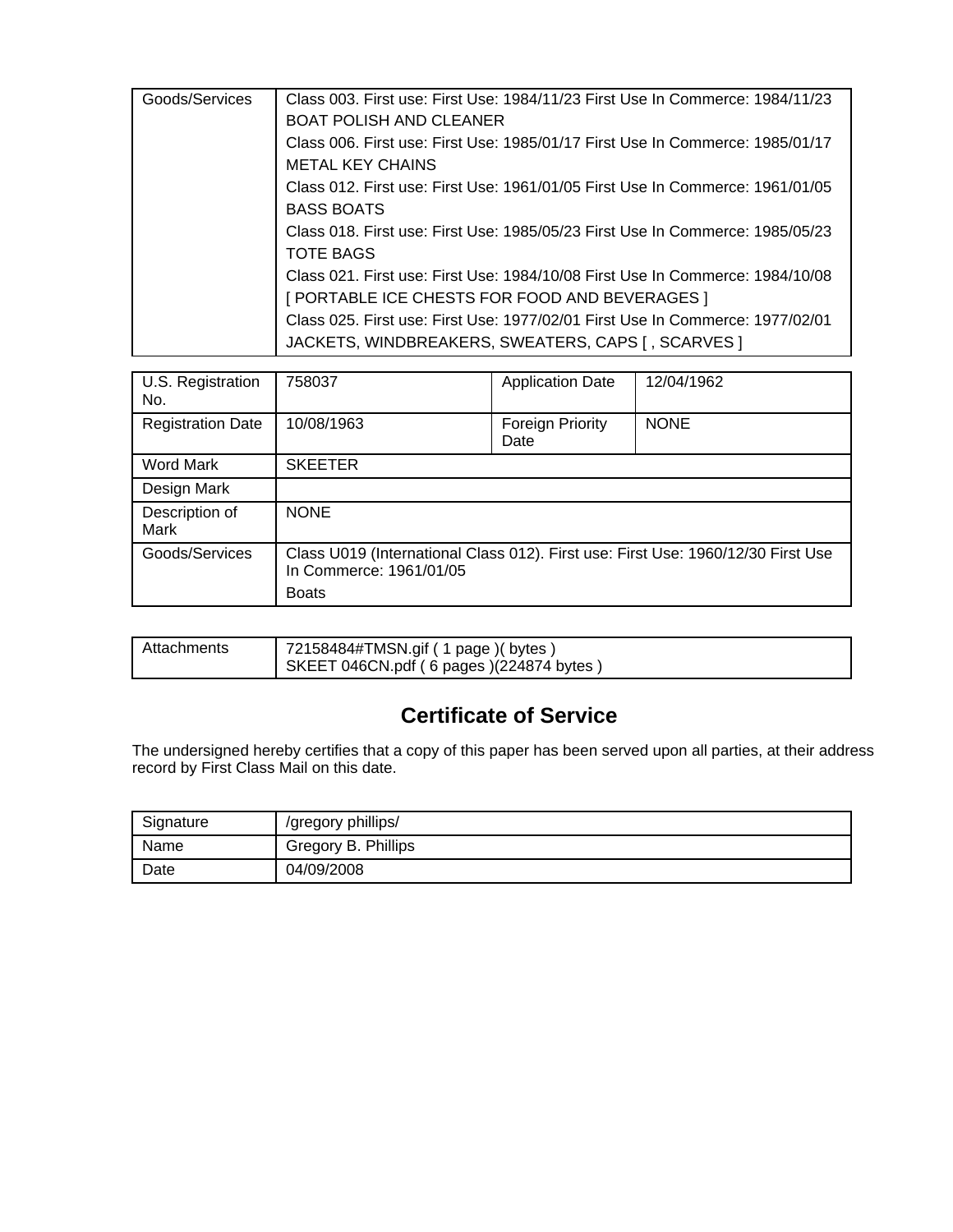### IN THE UNITED STATES PATENT AND TRADEMARK OFFICE

#### **BEFORE THE TRADEMARK TRIAL AND APPEAL BOARD**

).  $\mathcal{E}$ 

 $\lambda$ 

 $\lambda$ 

Υ

).

 $\lambda$ 

 $\lambda$ 

 $\lambda$ 

 $\lambda$ 

SKEETER PRODUCTS, INC.,

Petitioner,

 $V_{\star}$ 

DAVID E. WAYS,

Respondent.

Cancellation No.:

Registration No.: 2,997,646 Mark: SKEETA

I hereby certify that this correspondence and all marked attachments are being deposited with the United States Patent and Trademark Office, Trademark Trial and Appeal Board via electronic filing through their website located at http://estta.uspto.gov/ on:

April 9, 2008 (Date)eeet Gregory B. Phillips

### PETITION FOR CANCELLATION

**Commissioner for Trademarks** P.O. Box 1451 Alexandria, VA 22313-1451

Dear Sir:

Skeeter Products, Inc., a Texas corporation (hereinafter referred to as "Petitioner"), believes that it has or will be damaged by Registration No. 2,997,646 for the mark SKEETA in International Classes 22 and 25 (the "SKEETA Registration"), registered by David E. Ways, an individual residing at 19706 77th Avenue East, Bradenton, Florida 34202 (hereinafter referred to as "Respondent") and therefore petitions to cancel.

As grounds for cancellation, it is alleged:

Respondent obtained the SKEETA Registration for the mark SKEETA in 1. connection with "tents" in Class 22 and "jackets, and pants" in Class 25. The SKEETA Registration issued September 20, 2005, based on an application filed June 25, 2004. The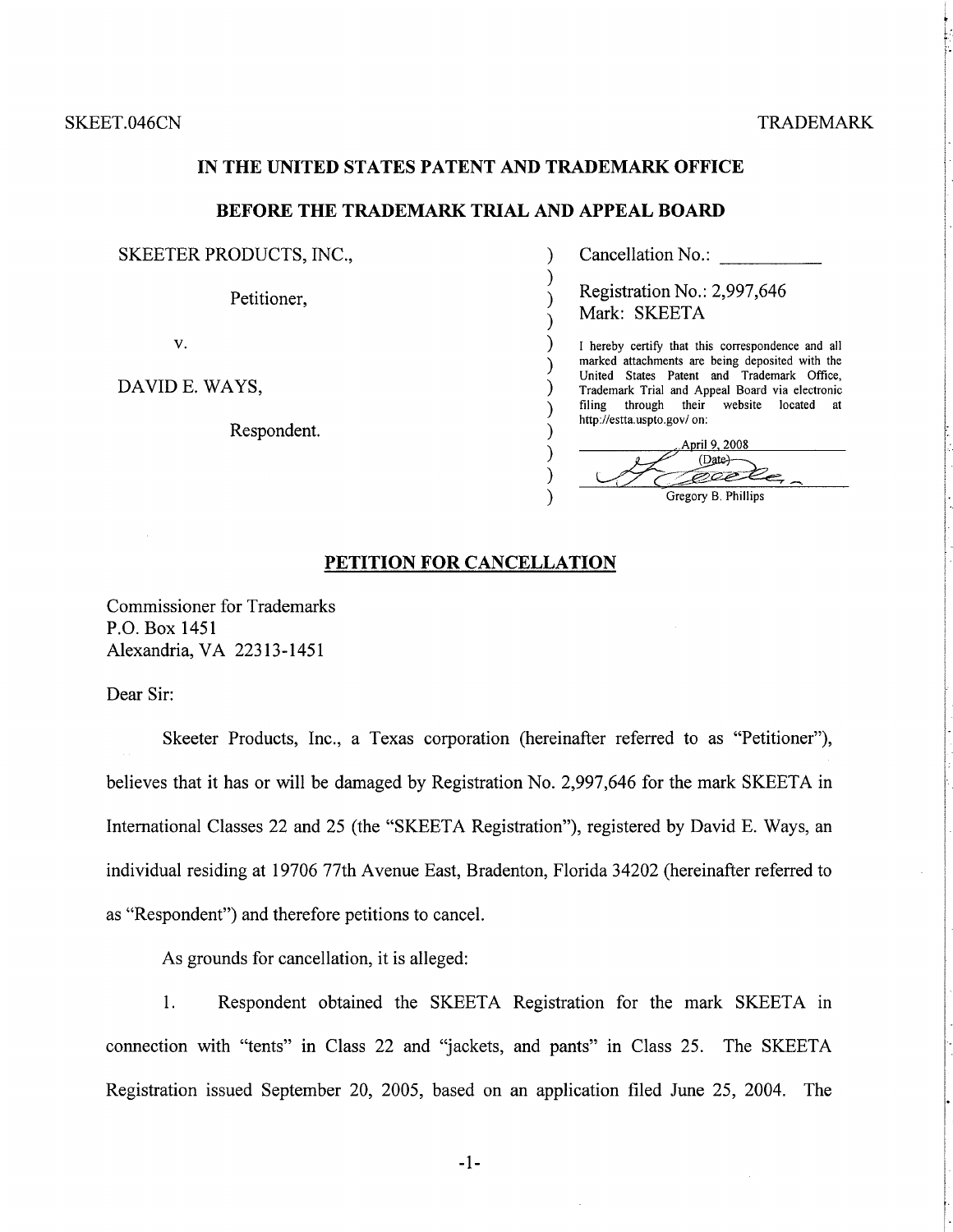Respondent claims to have first used the mark shown in the SKEETA Registration at least as early as December 5, 1993 and to have first used the mark in interstate commerce at least as early as December 5, 1993.

 $2<sub>1</sub>$ Petitioner is engaged and, at all times relevant to the matters alleged in this Petition for Cancellation, was engaged in the business of manufacturing and distributing boats, bags, clothing and headwear under the SKEETER word mark and SKEETER and Design mark (the "SKEETER Marks").

 $3<sub>1</sub>$ Petitioner is the owner of and relies on U.S. Trademark Registration No. 1,457,907 for the word mark SKEETER for "bass boats" in Class 12, "tote bags" in Class 18, and "jackets, windbreakers, sweaters, caps" in Class 25, which registered on the Principal Register on September 22, 1987 (the "'907 Registration"). The '907 Registration is based on an application filed in the United States Patent and Trademark Office ("PTO") on August 22, 1986 and claims a date of first use in interstate commerce of January, 5 1961 for the goods in Class 12; a date of first use in interstate commerce of May 23, 1985 for goods in Class 18; and a date of first use in interstate commerce of February 1, 1977 for the goods in Class 25. A Section 8 & 9 Declaration for the renewal of this registration has been filed and accepted. In addition, a Section 15 Declaration for this registration for the mark has been filed and acknowledged. The '907 Registration is therefore incontestable. The '907 Registration issued prior to the actual filing date of the SKEETA Registration.

4. In addition, Petitioner is the owner of and relies on U.S. Trademark Registration No. 0,758,037 for the mark SKEETER and Design for "boats" in Class 12, which registered on the Principal Register on October 8, 1963 (the "'037 Registration"). The '037 Registration is based on an application filed in the United States Patent and Trademark Office ("PTO") on

 $-2-$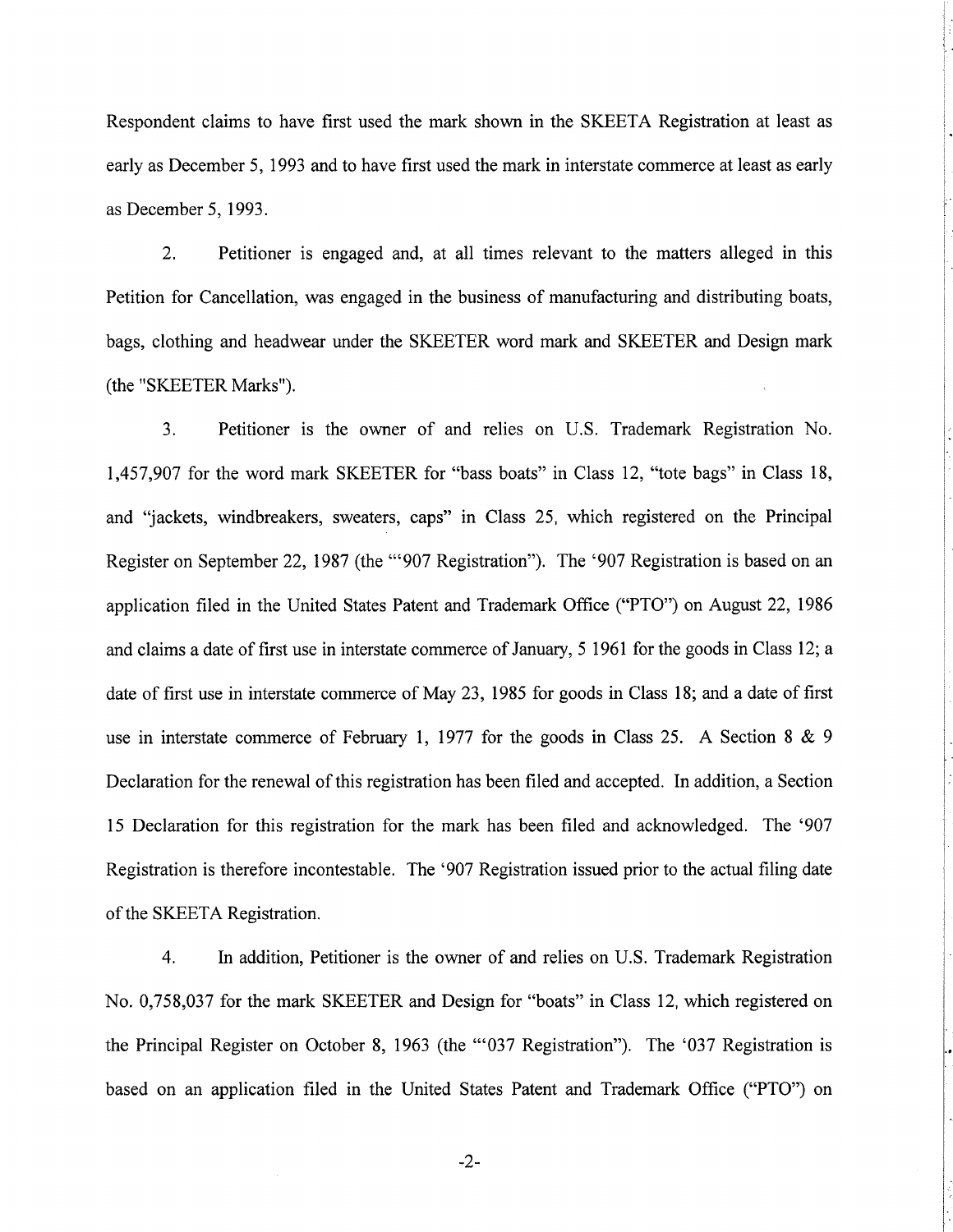December 4, 1962 and claims a date of first of December 30, 1960 and a date of first use in interstate commerce of January, 5 1961. A Section 8  $& 9$  Declaration for the renewal of this registration has been filed and accepted. In addition, a Section 15 Declaration for this registration for the mark has been filed and acknowledged. The '037 Registration is therefore The '037 Registration issued prior to the actual filing date of the SKEETA incontestable. Registration.

5. Petitioner's '907 Registration and '037 Registration are valid, subsisting, unrevoked and uncancelled. As such, the '907 Registration and '037 Registration constitute prima facie evidence of the validity of the registered SKEETER Marks and of the registrations thereof, and of Petitioner's ownership of the SKEETER Marks shown therein and of Petitioner's exclusive right to use the SKEETER Marks in commerce in connection with the goods named therein. They also constitute notice to Respondent of Petitioner's claim of ownership of the SKEETER Marks shown therein as provided in Sections  $7(b)$ , 22 and 33(a) of the Trademark Act of 1946 as amended.

6. Petitioner has used in interstate commerce the SKEETER word mark in connection with "bass boats" since at least as early as January, 5 1961, in connection with "tote bags" since at least as early as May 23, 1985, and in connection with "jackets, windbreakers, sweaters, caps" since at least as early as February 1, 1977. Petitioner's use of its SKEETER word mark covered by the '907 Registration has been valid and continuous since prior to the actual filing date of Respondent's Registration.

7. Petitioner has used in interstate commerce the SKEETER and Design mark in connection with "boats" since at least as early as January 5, 1961. Petitioner's use of its SKEETER

 $-3-$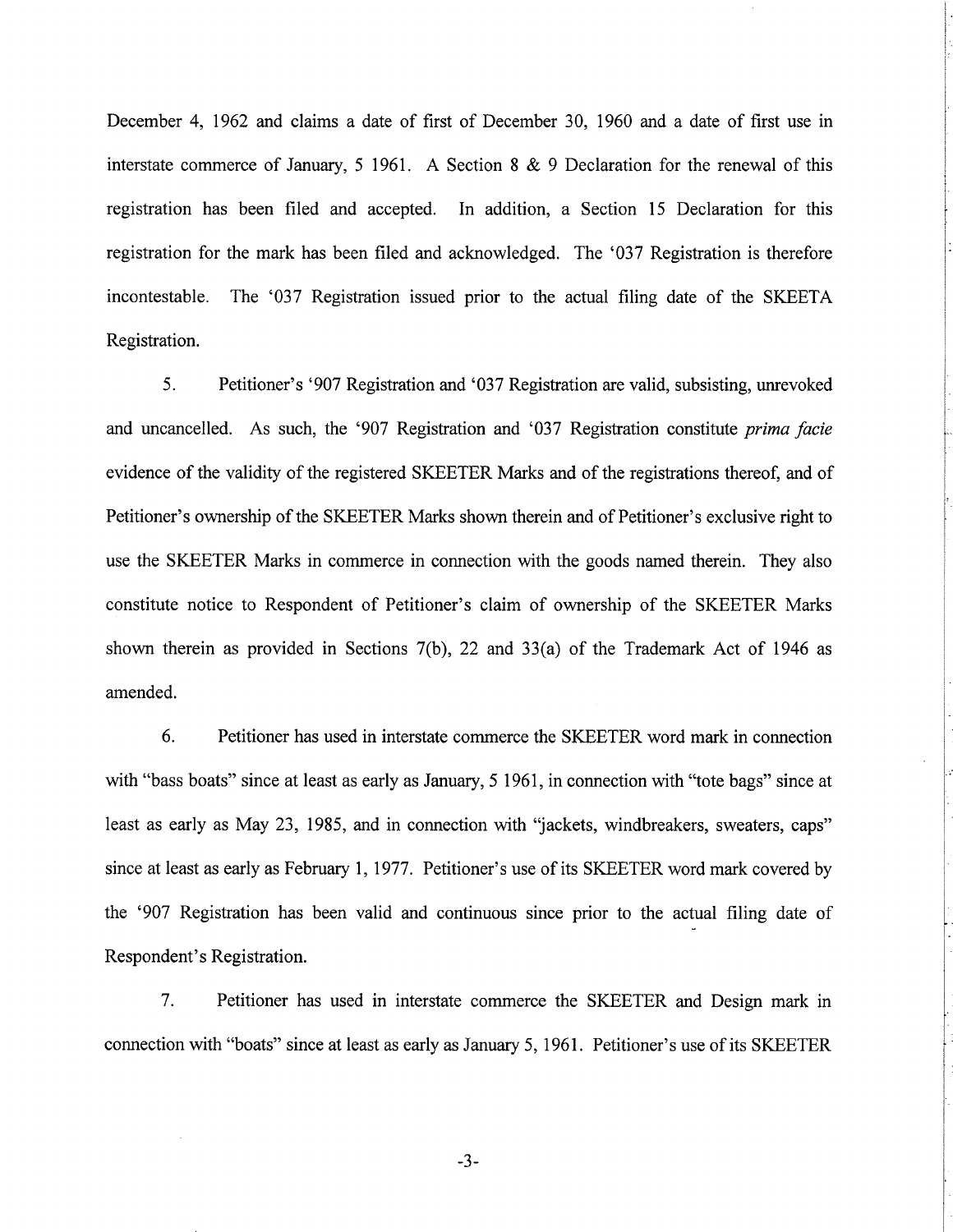and Design mark covered by the '037 Registration has been valid and continuous since prior to the actual filing date of Respondent's Registration.

8. Petitioner, through advertising and promotion of its goods under the SKEETER Marks has built up, at great expense and effort, valuable goodwill symbolized by the SKEETER Marks and the relevant class of the public has come to associate Petitioner with the SKEETER Marks.

9. In addition to the protection afforded Petitioner by its '907 Registration and '037 Registration, Petitioner has extensive, non-registered, statutory and common-law rights in the SKEETER Marks for its boats, bags, clothing and headwear throughout the United States.

10. Petitioner's common law rights in the SKEETER Marks predate the filing date of, and the dates of first use listed in Respondent's Registration.

11. If Respondent's Registration is permitted to remain on the Principal Register, Respondent's corresponding *prima facie* exclusive right to use the SKEETA mark in nationwide commerce will conflict with Petitioner's lawful and exclusive right to use its SKEETER Marks nationwide.

12. Furthermore, on October 10, 2007, the PTO issued a final refusal to register Petitioner's U.S. Trademark Application Serial No. 78/972,275 for the mark SKEETER and Design, claiming that there is a likelihood of confusion with the SKEETA mark subject of the SKEETA Registration. Therefore, Petitioner is harmed by the SKEETA Registration.

13. Respondent's SKEETA mark is nearly identical to Petitioner's SKEETER Marks. In addition, the goods covered by the SKEETA Registration are identical and/or related to Petitioner's goods covered by the '907 Registration and '037 Registration and on which Petitioner uses its SKEETER Marks throughout the United States. As such, when Respondent uses the

 $-4-$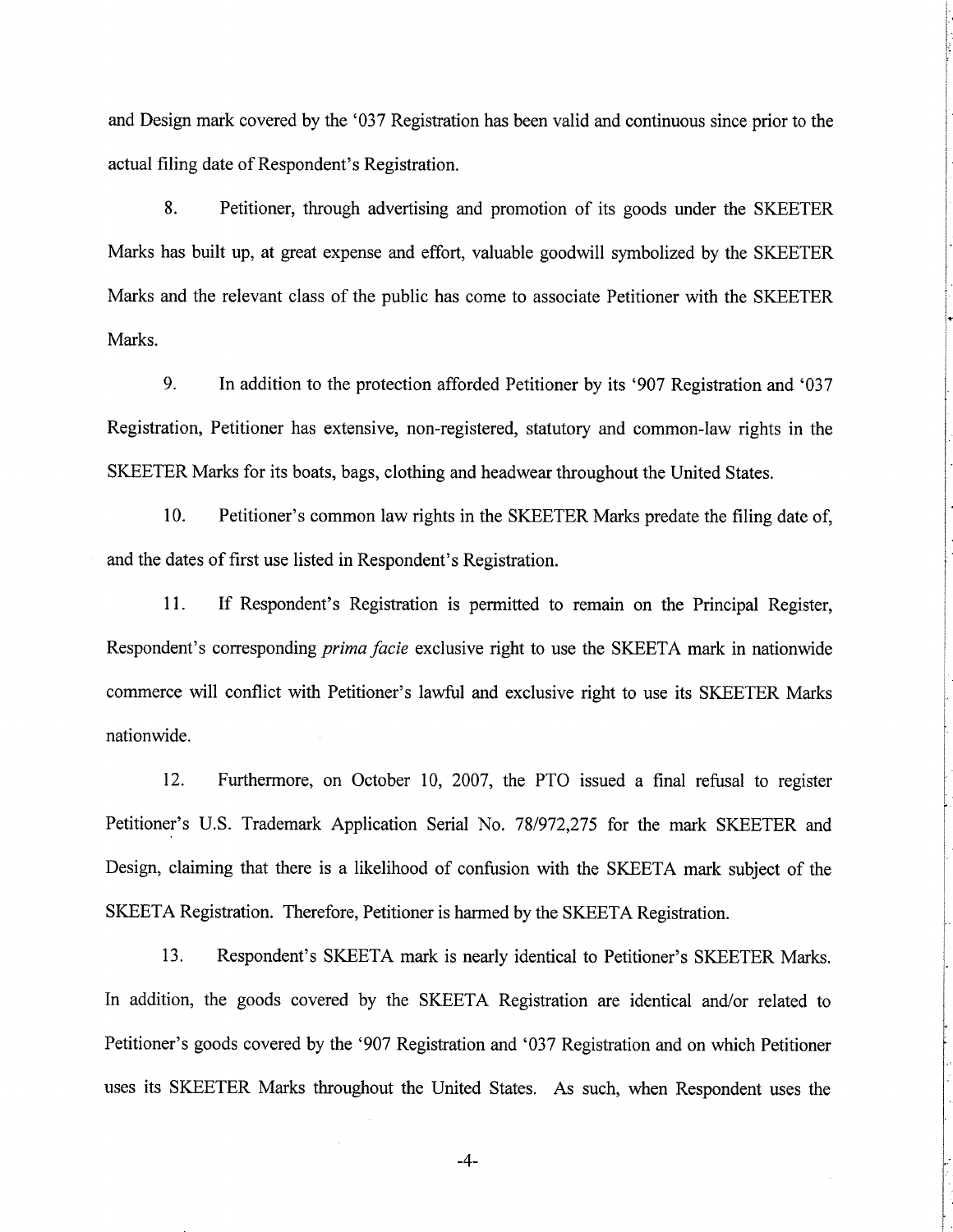SKEETA mark in connection with Respondent's goods, such use is likely to cause confusion, or to cause mistake or to deceive within the meaning of Section 2(d) of the Trademark Act, 15 U.S.C. §  $1052(d)$ .

14. In view of Petitioner's prior rights in the SKEETER Marks, Respondent is not entitled to maintain its registration for the SKEETA mark pursuant to Section 2(d) of the Lanham Act, 15 U.S.C. § 1052(d).

 $15.$ Respondent is not entitled to maintain its registration for the SKEETA mark pursuant to Section 43(a) of the Lanham Act, 15 U.S.C. §1125(a).

16. Respondent has no license, consent or permission from Petitioner to use or register the SKEETA mark.

WHEREFORE, Petitioner prays that U.S. Registration No. 2,997,646 be canceled and that this Petition for Cancellation be sustained in favor of Petitioner.

Respectfully submitted,

KNOBBE, MARTENS, OLSON & BEAR, LLP

Dated: April 9, 2008

 $Bv: C$ 

Gregory B. Phillips 2040 Main Street, 14th Floor Irvine, CA 92614 (949) 760-0404 efiling@kmob.com Attorney for Petitioner, Skeeter Products, Inc.